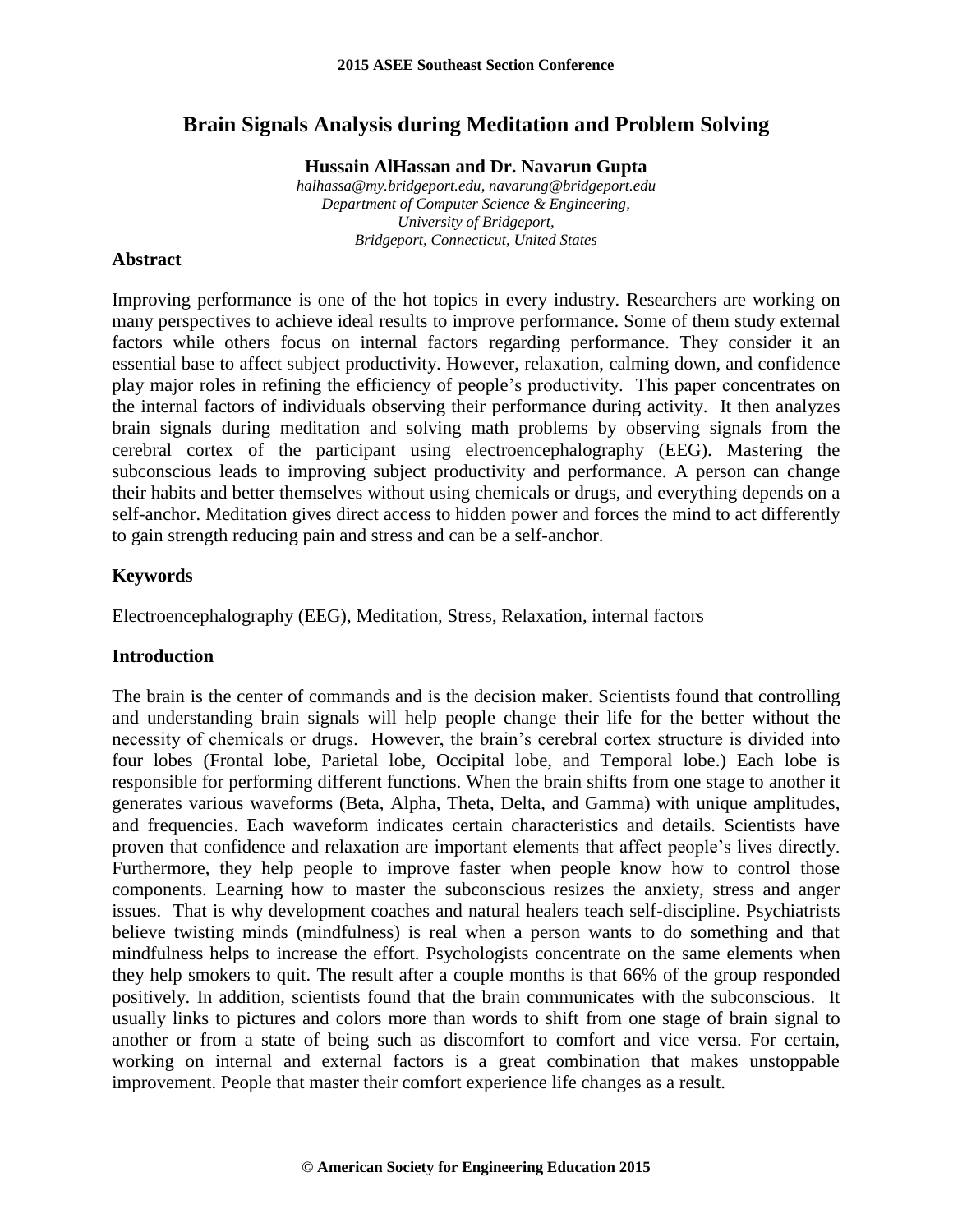# **Related Work**

Researchers, neuroscientists, psychologists, and other scientists have devoted much research towards brain signals and the investigation of how the brain relates with psychological and physical aspects. Both consciousness and the body are associated because they affect each other. One study, about the relationship between brain signals and the body investigated heart rate patterns<sup>1</sup>. The results showed notably different effects in the nervous system. Neuroscientists recommend certain activities and sports to trigger the temporal lobe which generates gamma waves<sup>2</sup>. Research exhibits the brain, and classifies more than one source in the brain that generates gamma waves. However, stress and anxiety are reactions reflected on the physical body and through emotions. If they are reduced, and relieved, the body acts differently, even though some people do not know how to manage their emotions and heal their stress<sup>3</sup>. Investigation focused on binaural-beats environment on subjects' alpha waves affected the EEG signal<sup>3</sup>. Twisting mind and mindfulness terminology is used by medical professionals to practice training the brain to act differently compared to real situations. One of these techniques has been used monitoring brain signals and respiration signals during meditation to evaluate body response<sup>4</sup>.

### **Methodology**

#### *Participants*

There were 9 participating in this study, including both male and females. They are all 21 or over. They were all voluntarily participating in the study and they each signed a consent form. The participants were informed about the study and its procedure, as well as the aim behind the project before the study took place. They were going to do math problems. After that they were given a break. Next, they were instructed to relax and meditate about things that were occuring in their own lives. Finally, they were asked to do math problems again. Each participant wore a device to monitor the participants' brain signals at all times. Using the results, we will be comparing the brain signals, as well as the time taken with solving problems before and after the meditation.

#### *Hardware*

The hardware that's used in this study: Windows 7 pro as the PC's operating system installed on a powerful machine with Intel Core i7 CPU and 16 GB of memory, and Figure 1: BioRadio wireless device (USER UNIT). Figure 2: The metal electro wires attached to the participant's cerebral cortex on the surface without any open wounds. They connected to a BioRaido device. The device was sent the signal wirelessly via antenna. A USB Receiver attached to the PC's to get the brain signals.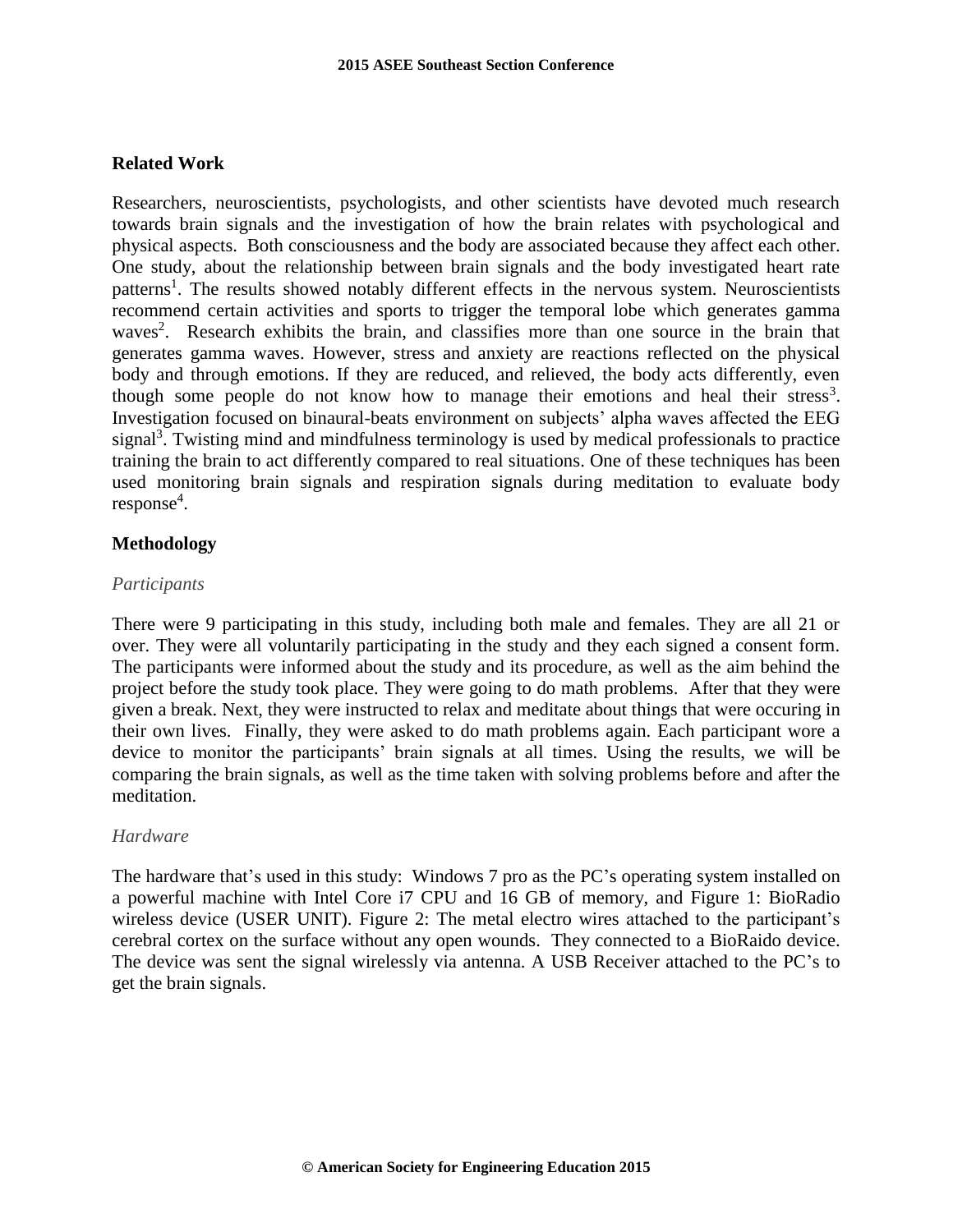

**Figure 1: BioRadio 150 USER UNIT**

**Figure 2: Place EEG wires**

### *Software*

The program's software being used include the MATLAB 2013a version 64bit that was used in implementation and simulation. BioCapture was used for reading the signals. Figure 3: Through the use of BioCapture, USER UNITs can be changed for specific input data to read the brain signals. They store data and give the results of the signals received from participants.

| <b>BioRadio Configuration</b><br>J. J. T. December of Dental Corb.<br>Name |                                                                                          | <b>Sample Rate</b>                 | $\blacksquare$<br>Resolution   | User Unit             |                                             |
|----------------------------------------------------------------------------|------------------------------------------------------------------------------------------|------------------------------------|--------------------------------|-----------------------|---------------------------------------------|
| <b>Description</b>                                                         | Channels<br>$12$ $\bullet$ bits<br>480<br>$-$ Hz<br>Advanced View<br>Standard View       |                                    |                                | Number of Input       | $+ CH1, - CH1, + CH2, -$                    |
|                                                                            | Programmable Channels                                                                    |                                    |                                |                       | CH <sub>2</sub> , G <sub>ND</sub> .         |
|                                                                            | <b>Enabled Channel</b>                                                                   | <b>Custom Name</b>                 | <b>Configuration</b>           |                       |                                             |
|                                                                            | $\blacktriangledown$<br>CH <sub>1</sub>                                                  | CH <sub>1</sub>                    | EEG                            | <b>Input Range:</b>   | $\pm 750 \mu V$                             |
|                                                                            | $\overline{\checkmark}$<br>CH <sub>2</sub><br>$\overline{\mathsf{v}}$<br>CH <sub>3</sub> | CH <sub>2</sub><br>CH <sub>3</sub> | EEG<br>EEG                     | Resolution:           | 12 bits                                     |
|                                                                            | $\overline{\mathsf{v}}$<br>CH <sub>4</sub>                                               | CH4                                | EEG                            | Noise:                | $\langle 2\mu V \rangle$ peak-to-peak (0.5) |
|                                                                            | CH <sub>5</sub>                                                                          | CHS                                | EEG<br>EEG                     |                       | $Hz - 100 Hz$                               |
| <b>Bandwidth</b><br>92160                                                  | CH <sub>6</sub>                                                                          | CH <sub>6</sub>                    |                                |                       |                                             |
|                                                                            | CH <sub>7</sub><br>Е<br>CH <sub>8</sub>                                                  | CH <sub>7</sub><br><b>CHS</b>      | <b>EEG</b><br>EEG              | <b>Sampling Rate:</b> | 480 samples per second                      |
|                                                                            | <b>Fixed Channels</b>                                                                    |                                    |                                |                       | per channel                                 |
|                                                                            | Airflow                                                                                  | Airflow                            | DC<br>± 280mV                  |                       |                                             |
| Sufficient bandwidth<br>for this configuration<br>23040 bps                | DC Aux                                                                                   | DC Aux                             | <b>DC</b><br>±1.7V             | CMRR:                 | $>= 90 dB$                                  |
|                                                                            | O2 Sat (SpO2 Sensor)                                                                     |                                    | Pulse Rate (SpO2 Sensor)       |                       |                                             |
|                                                                            | Accelerometers                                                                           |                                    | <b>Body Position</b>           | Power Source:         | 2 A A                                       |
|                                                                            |                                                                                          |                                    |                                | Input Impedance:      | $>$ 20 M $\Omega$ at 10 Hz                  |
|                                                                            |                                                                                          |                                    | <b>Program Device</b><br>Close | Filter Input          | $0.5$ Hz $- 250$ Hz $(-3dB)$                |
|                                                                            |                                                                                          |                                    |                                | Bandwidth:            | attenuation                                 |



**Figure 4: USER UNIT Specification**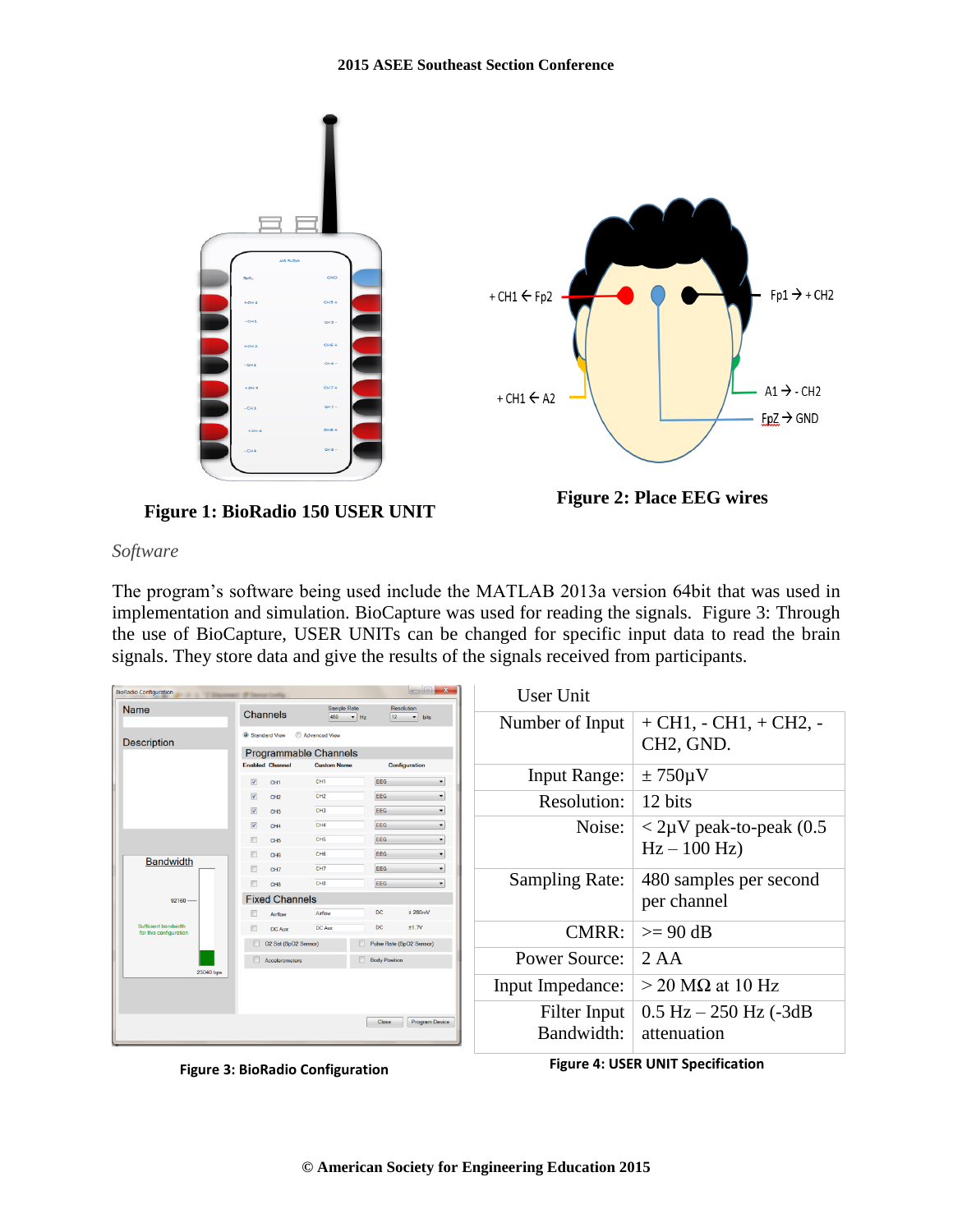# **Evaluation and Analysis**

While the participants solved math problems in an isolated room the investigator observed the participants and monitored the screen with data<sup>6</sup>. Figure 5 shows that the brain signals suddenly changed after answering some math problems. The signals indicated the brain switched from comfortable status to a rough status of thinking, which might indicate deep thinking or a struggle and frustration.



**Figure 5: Brain Signals before Mediation**

Brain signal are completely different during meditation. Figure 6: when participants free their mind releasing stress the brain generates different signals and that indicates the brain shifting from one wave to another with a different amplitude and frequency<sup>7</sup>.



**Figure 6: Brain Signal during Mediation**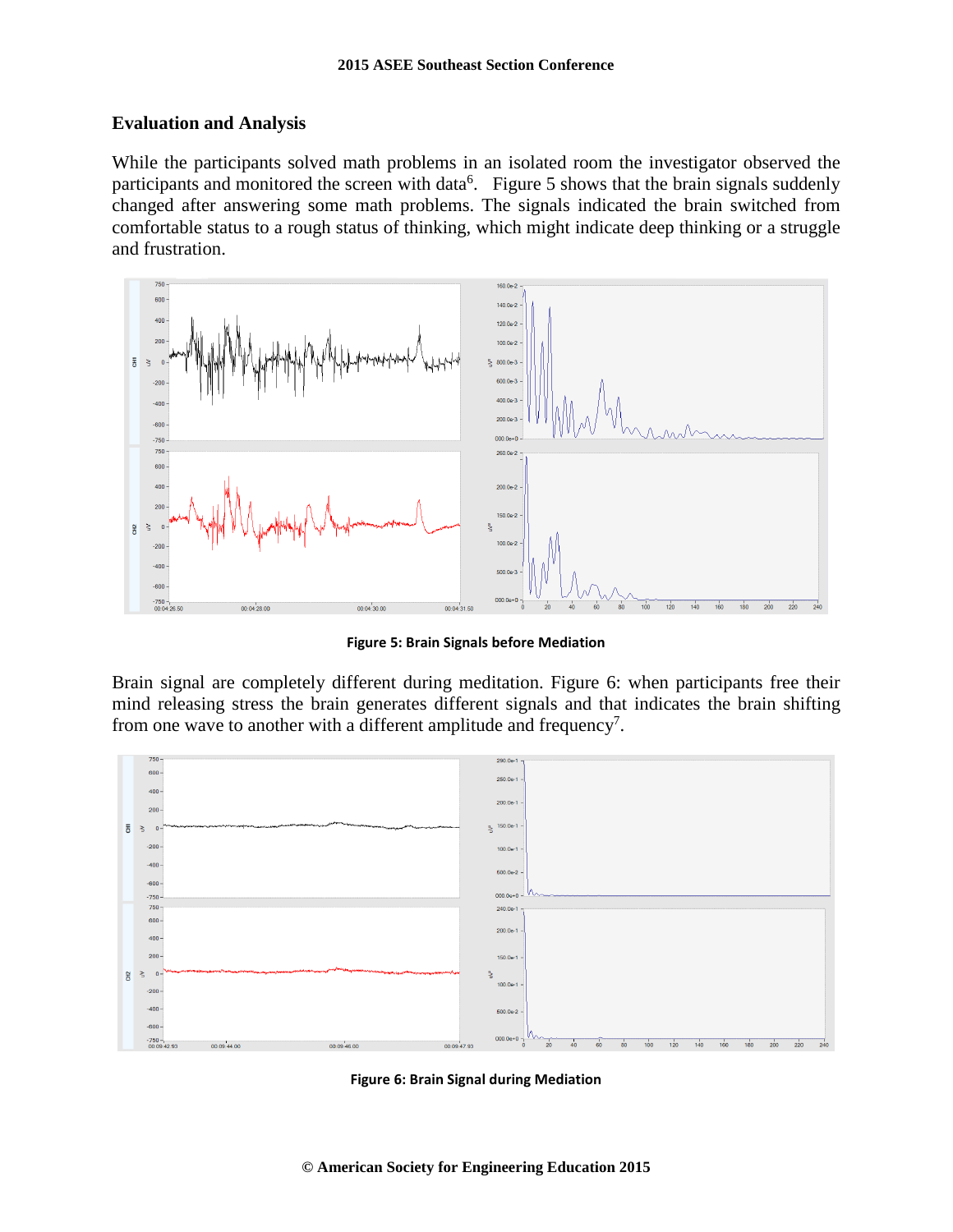People's performances vary differently even though they are facing the same difficulty. Their brain views the situation in a different way. Participants took the same level of math problems and their results improved compared to their productivity before mediation<sup>8</sup>. They were asked to calm themselves down and supervise their brain<sup>9</sup>. Figure 7 shows that the participants' brain signals are smoother compared to the same participant's brain signal in Figure 5.



**Figure 7: Brain Signal after Meditation**

# **Result**

The brain relies on knowledge to deal with life, and stay in a relaxing mode. Sometimes, people need to know how to fool their brain to overcome their obstacles, and gain knowledge in terms of thinking and power in terms of the physical body. However, controlling the subconscious is the ultimate way to achieve a target of life, and success in any challenge. Frustration and struggle are some of the emotions that limit humans' creativity. The hidden power of people's subconscious mind can be reached through meditation. In the experiment people had the same difficulty with math problems. They did better after mediation compared to their work before relaxing.

# **Conclusions and Future Directions**

By studying brain signals in different phases we can research how they are related to the participants' productivity and see if it will increase the awareness of the brain. It will give us more clues regarding brain functions. The result will lead to better control of productivity. These results are necessary to figuring out how to stimulate relaxation without external influences such as place, material, and moment.